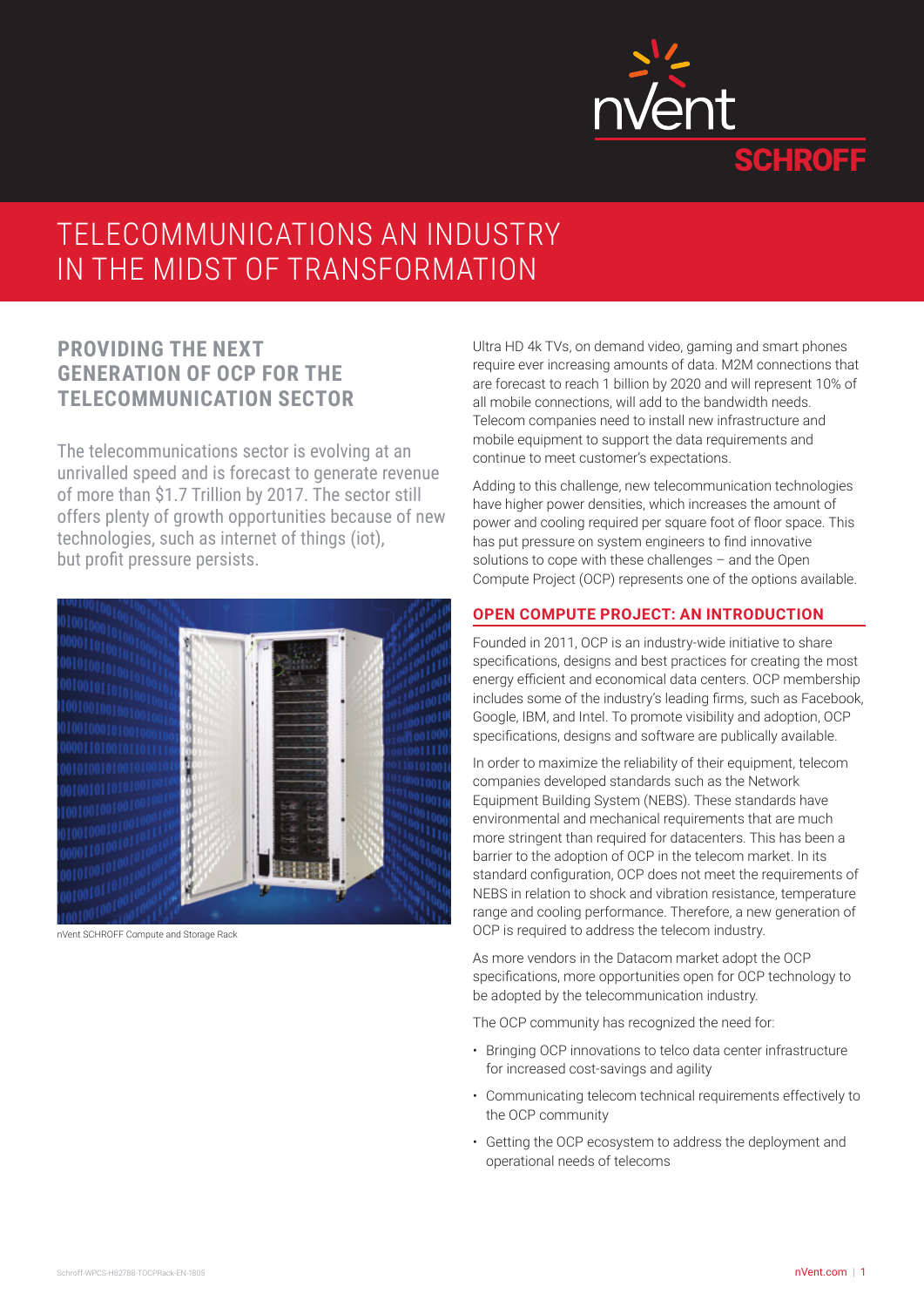# Telecommunications: An Industry in the midst of transformation

There is a real opportunity for design engineers to find cuttingedge solutions that meet the growing need for high-performance economical systems, while meeting the specific application and industry standards for the telco sector. The OCP Telcos working group is defining an open compute solution which fits the needs of the telecommunication sector. While this specification effort is in the works telecom operators need solutions now. This is the reason why nVent built the nVent SCHROFF Compute and Storage rack based on the concepts of OCP.

## **SCHROFF: A NEW GENERATION OF OCP FOR THE TELECOMMUNICATIONS INDUSTRY**

Using OCP as a base model, nVent, along with a telecommunications operator and equipment manufacturer, developed a unique solution that meets the requirements for telecommunications applications and fulfils design considerations – the SCHROFF Compute and Storage Rack. The nVent offering includes a rack with shelves, ToR (Top of Rack) switches, a power shelf, and Purpose built sleds for computing or storage applications.

### **RACK:**

The 19" rack is based on the SCHROFF Varistar product series and is available either in 42U height, 800mm width and 1000 mm depth, or in 42U height, 600 mm width and 1200mm depth. A half-height evaluation/development unit is also available with dimensions of 16U, 600mm width and 1200mm depth for customers who want to validate this new technology.

The 800 mm wide rack has redundant 3-phase power input cables that enter through the top cover of the rack, with each cable going to a separate PDU (Power Distribution Unit) in the sides of the rack. The redundant PDUs feed AC power to the ToR Switches and power supplies. The bottom of the 800mm wide rack version holds 3x 1U power shelves that each accept 4x 2.5kW 12VDC front-end power supplies. The power supplies are in a 2x redundant N+1 configuration so the system can support full operation even with multiple failures. The 12V DC outputs of the redundant PSUs are connected to 2x sets of power busbars that provide the power to the Compute or Storage sleds. The 600mm wide rack has the same power supply configuration as the 800mm rack, but combines the PDU functions, and power supplies into a 4U height combination PSU/PDU unit. The combination PSU/PDU also contains a front pluggable Smart Rack Manager, which monitors the PSUs as well as an optional RDC (Rear Door Cooler) or optional electronic door locks. The optional RDC is prepared to enhance the cooling capacity and assist the environmental air conditioning. The smart rack controller includes the control logic that directly connects to temperature sensors that are used to control the RDC.

The ToR (Top of Rack) contains 2x redundant 1U fiber optic data plane switches, each having 32x 40 Gb or 96x 10 Gb + 8x 40 Gb ports. The ToR also holds 2x redundant 1U fiber optic Management switches each with 48x 1 Gb + 2x 10Gb ports. The fiber optic connections from the shelves to the ToR switches are included in the rack.

The rack comes either with 17x 2U full width shelves which accept Storage sleds, or 34x 2U half width shelves that hold Compute sleds, or any combination of both. The shelves are the mechanical "slots" for the sleds and provide the fiber optics mating connectors for the sleds, and the connection to the 12VDC bus bars.

### **SLEDS:**

As mentioned above, there are 2 types of sleds available: a Compute sled and a Storage sled. The Compute sled is 2U, half width and 800mm deep. An example configuration holds 2x Dual-socket Xeon motherboards each equipped with up to 256 GB (16x 16 GB) RAM. Each motherboard has 2x 10 Gb optical NICs for Data Plane, and 2x 1 Gb optical NICs for BMC and Management. An example Compute sled includes 2x 2 TB boot and application SATA SSDs. The Storage sled is 2U, full width and 800 mm deep. An example configuration could also contain a single Dual-socket Xeon motherboard with 2x 10 Gb optical NICs for Data Plane, 2x 1 Gb optical NICs for BMC and Management and up to 256 GB RAM. The Storage sled includes 2x 2 TB boot and application SATA SSDs, and 16x 8 TB SAS HDDs. The next generation of Storage sleds will contain 24 HDDs. Both types of sleds are hot swappable.

When choosing from the available telecommunications datacenter solutions design engineers must carefully consider factors such as flexibility, storage & power capabilities, effective use of available space, costs and thermal performance. The following section establishes how the SCHROFF Compute and Storage rack addresses these design criteria.



Compute sled

## **MODULAR APPROACH GUARANTEEING HIGH GRADE OF FLEXIBILITY**

System designers and end users need flexibility with their equipment design and performance. Based on the modular Varistar rack platform, the SCHROFF Compute and Storage rack can be easily customized. nVent can modify the system's height, width and depth or color depending on the customer needs. Because Storage and Compute sleds can easily be combined in any configuration within the same rack, users benefit from greater flexibility. In addition, all electronics can be changed to fit the application, like vendor or model of the ToR switches, mainboards, HDDs, SDDs or PSUs.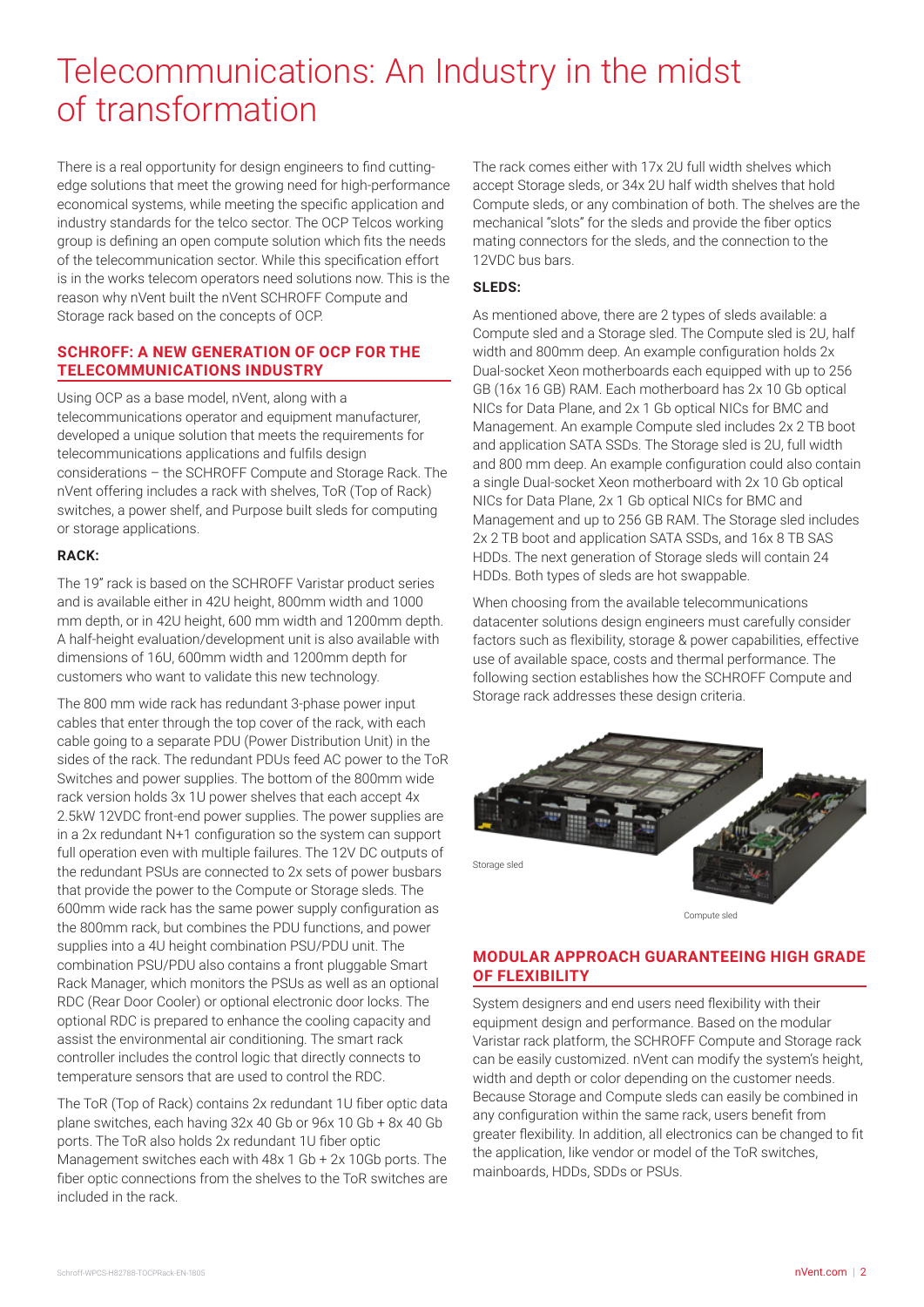## Telecommunications: An Industry in the midst of transformation

Unlike competing system configurations, the SCHROFF Compute and Storage rack manager is front pluggable, meaning that it is easily accessible and removable. The technology allows for the addition of accessories such as electronic locks and a RDC. For customers who want to build their own server mainboard for the sleds nVent has a reference design for a Baseboard Management Controller (BMC) available, either with or without KVM remote control. The BMC monitors and controls the performance of the hardware against multiple criteria, such as temperature, voltages and fan speed. With a BMC installed on the sleds (either Compute, Storage or both), users can connect the system either via a desktop computer or a system management software, mount virtual drives or even reboot it.

Staying with the traditional U increment of 44.45 mm allows for the use of standard components such as 1U switches or 1U frontend PSUs. The U increment rack can also accept legacy 19" hardware in certain parts of the rack.

## **OPTIMAL STORAGE AND PROCESSING CAPABILITIES**

The rack uses the available space very efficiently. Either 17 Storage sleds with each 16 or 24 HDDs with 8 TB capacity can fit into one rack. This adds up to 3264 TB of storage capacity for the complete rack. If equipped with only Compute sleds, 34 sleds fit into the rack. Example sleds contain 2 Dual-socket server mainboards each, a maximum of 136 Xeon processors can be installed into the SCHROFF rack in this example.

## **EFFECTIVE USE OF AVAILABLE SPACE**

Compared to other Telecom standards like AdvancedTCA, the SCHROFF Compute and Storage rack has a much higher processing and/or storage density. The newest versions of ATCA chassis typically have a height of 14U. Three 14U ATCA chassis fit into a 42U rack. One chassis can hold up to 14 blades. Considering 2 of those blades are switch blades, 12 processor blades fit into each of the 3 systems. With that a maximum of 36 Dual-socket processor blades, means 72 Xeon processors can be installed in a rack, compared to 136 in the example SCHROFF Compute and Storage rack. When used for storage, you can install 36x ATCA storage blades, each with a capacity of 7.2 TB, for a total of 259.2 TB. That compares to 3264 TB of storage capacity for a SCHROFF Compute and Storage rack.

## **ADVANCED THERMAL PERFORMANCE**

Electronic devices generate excess heat, requiring nVent to improve reliability and prevent premature failure. With racks, cool air is often drawn in through the front door and expelled from the rear of the rack. With a standard 19'' system and typical horizontally and vertically aligned boards, fan cooling is usually needed so that the air moves effectively through the system. For vertically mounted blades, air plenums take up space above and below the card cage. The SCHROFF Compute and Storage rack is designed with a straight air flow from front to back, over the electronic components and heat sinks. As a result, no air plenum is needed and this space can be used for the electronics. The straight through air path means that the need for fan cooling is minimized, reducing costs. If the air handlers in the datacenter

are inadequate, you can add an RDC to the rack. The RDC is controlled by the smart rack management controller, and can cool up to 50KW. With this concept, no additional active fans or pumps are needed. The fans inside the sleds push the warm air through the RDC where it is absorbed by the datacenter's chilled water.

nVent also offers expertise on cooling technology based on components such as the chassis and rack, including forced air-cooling or air-to-water cooling. nVent can also provide thermal simulation to determine the required cooling performance.

## **HIGHLY RELIABLE SYSTEM**

With traditional telecoms systems such as AdvancedTCA, each component is redundant to allow seamless operation, significantly increasing costs. The new SCHROFF Compute and Storage rack adopts an alternative redundancy concept. Instead of duplicating each component as in an ATCA shelf, the storage and processors in a SCHROFF Compute and Storage rack will be installed with as little as 10% overhead. If a HDD, processor or even a sled fails, the task is simply shifted to another device. This guarantees seamless operation and reduces the hardware overhead from 100 to 10%. Some functions like rack power input, power conversion or data plane switching typically remain 100% redundant. The SCHROFF Compute and Storage rack is robust and reliable, guaranteeing continuous operation. It is optimized for telecom applications, is UL certified and is NEBS compliant. This means that it remains functional for 96 hours at 55ºC, and is resistant to earthquake zone 2 for a single a rack, or zone 4 with a row of racks.

## **OPPORTUNITY FOR CUSTOMIZATION**

Working with nVent to specify and select a SCHROFF system provides the opportunity for extensive customization. This new technology is based on the highly robust and efficient SCHROFF Varistar standard rack family. The sled mechanics are based on the modular Interscale-M chassis which is EMC shielded and optimized for modifications or customization. From small to large systems, nVent specializes in customization to adapt the solution to meet specific customer requirements.

## **SIGNIFICANT COSTS SAVING**

As opposed to costly special hardware, standard server mainboards can be installed within the SCHROFF Compute and Storage rack which minimizes costs. Thanks to its intelligent air flow concept, power consumption during operation is reduced to a minimum. Additional cost savings and space savings have been achieved by having sleds that directly plug into the rack, compared to the traditional concept of a system with blades installed inside a rack.

## **INDUSTRY OUTLOOK: PROTECTING THE TECHNOLOGY THAT CONNECTS THE WORLD**

Telco applications require high reliability and extremely sophisticated system management that keeps the system running in the event of an individual component or sub-system failure. In today's telecommunication sector, the demand for